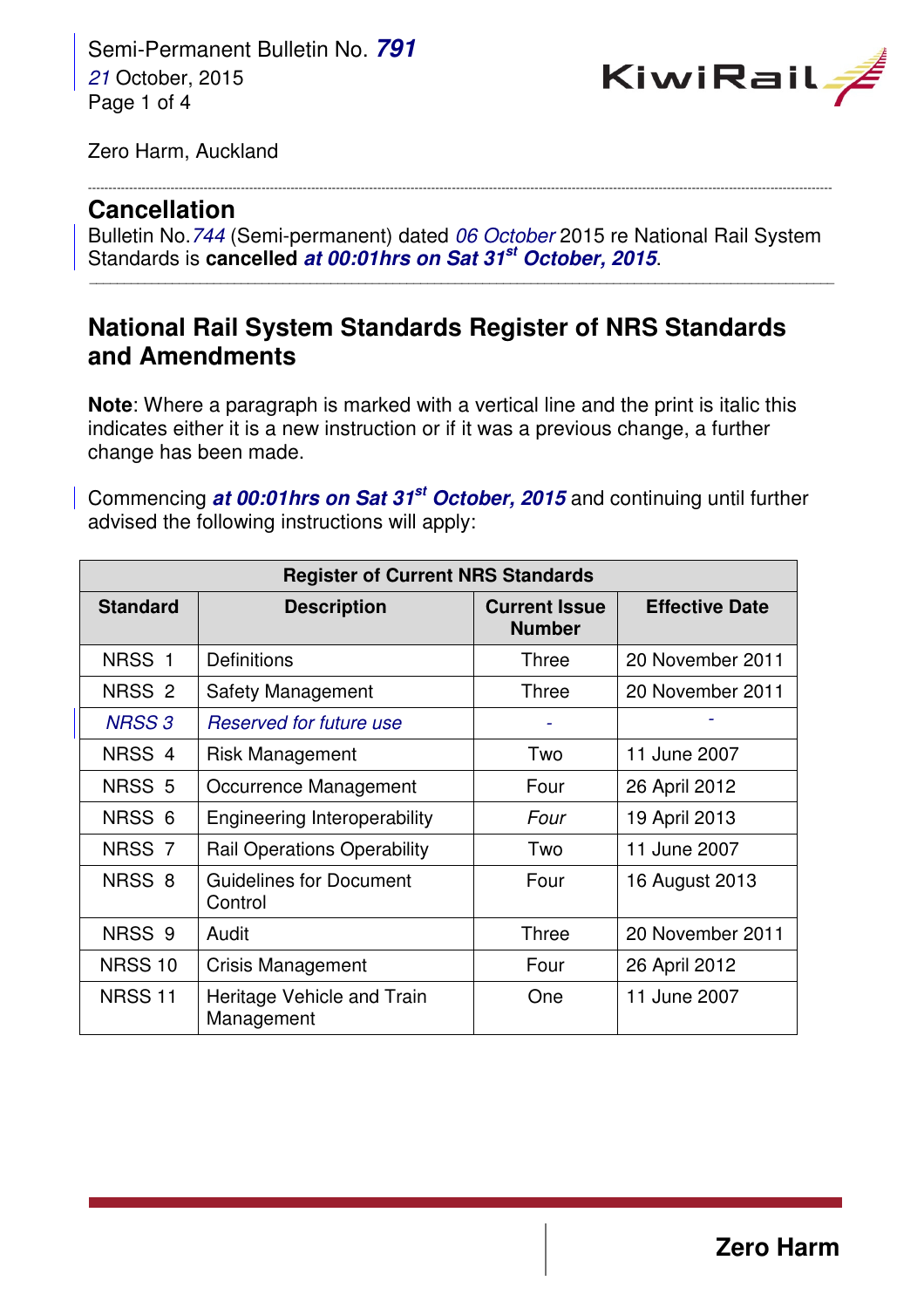Semi-Permanent Bulletin No. **791** 21 October, 2015 Page 2 of 4



## **NRSS/ 1 Definitions**

**Rail Personnel:** (amended definition) means employees, agents, contractors or volunteers engaged for the purpose of carrying out rail activities.

#### **Rail Safety Regulator:** (new definition)

The Crown entity responsible for administering New Zealand's rail safety legislation, licencing organisations that control and use rail networks and monitoring accidents and incidents.

### **NRSS/ 2 Safety Management**

Replace "**NZ Transport Agency"** with **"Rail Safety Regulator"**

**Section.5 (c) NRSS/ 3 – Health Assessment of Rail Safety Workers** 

This standard will be withdrawn on  $31<sup>st</sup>$  October 2015 and replaced by 'National Standard for Health Assessment of Rail Safety Workers' (National Transport Commission, October 2012).

# **NRSS/ 5 Occurence Management**

| Page 13 - Table 2B insert |             |                                      |  |  |
|---------------------------|-------------|--------------------------------------|--|--|
| OR.                       | - STL       | <b>Train Stalling</b>                |  |  |
| OR.                       | <b>NTCC</b> | <b>NTCC Outages</b>                  |  |  |
| O <sub>R</sub>            | <b>RVM</b>  | <b>Rail Vehicle Mechanical Fault</b> |  |  |

**Zero Harm**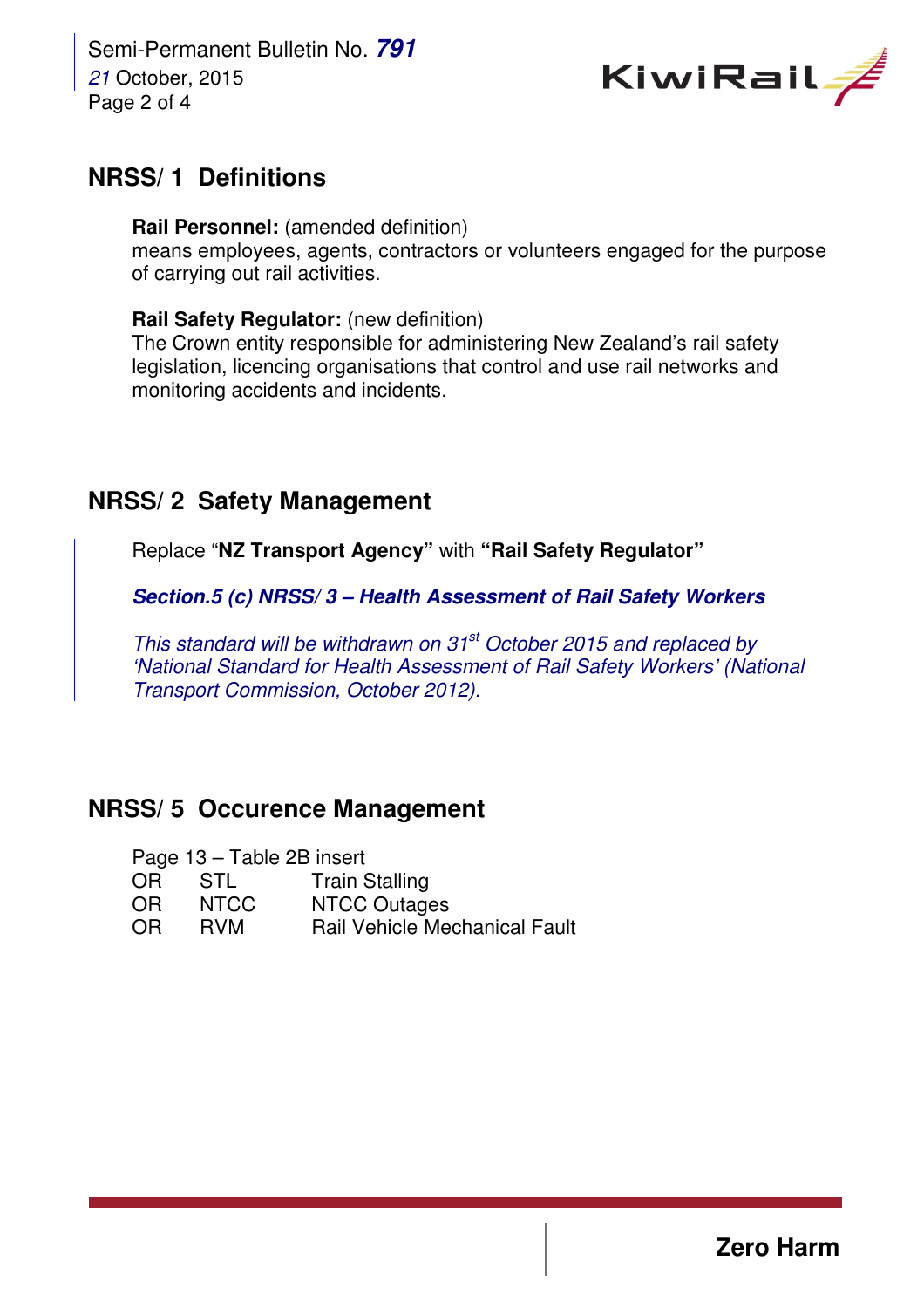

### **SPAD CLASSIFICATIONS** (new instruction)

References to SPAD A, B, C and D in NRSS5 should be replaced with the appropiate new classifications as shown below:

### CLASSIFICATION A1–4:

• the train interface / operation of the train.

| <b>Classification:</b> | <b>Description:</b>                                                                                                                                                                                                                                                                                                                                                                                                                     |  |
|------------------------|-----------------------------------------------------------------------------------------------------------------------------------------------------------------------------------------------------------------------------------------------------------------------------------------------------------------------------------------------------------------------------------------------------------------------------------------|--|
|                        | A <sub>1</sub><br>When a SPAD has occurred, and according to available evidence, a<br>stop aspect, indication or end of movement authority <sup>1</sup> was displayed or<br>given correctly and in sufficient time for the train <sup>2</sup> to be stopped safely at<br>it.                                                                                                                                                            |  |
|                        | A2<br>When a SPAD has occurred, and according to available evidence, the<br>stop aspect, indication or end of movement authority concerned was not<br>displayed or given correctly, but was preceded by the correct aspects or<br>indications.                                                                                                                                                                                          |  |
|                        | A3<br>When a SPAD has occurred, and according to available evidence,<br>verbal permission / or a hand signal pass a signal at danger was given<br>by a hand-signaller or other authorised person without the authority of<br>the signaller / train controller.                                                                                                                                                                          |  |
|                        | A <sub>4</sub><br>When a SPAD has occurred, and according to available evidence, a<br>stop aspect, indication or end of movement authority was displayed or<br>given correctly and in sufficient time for the train to be stopped safely at<br>it, but the operator was unable to stop the train owing to circumstances<br>beyond their control. (e.g. poor rail head adhesion, train braking<br>equipment failure or malfunction etc). |  |

<sup>1</sup> end of train movement authority includes in-cab, signalled, paper and  $\ell$  or computer based occupancy authority.<br><sup>2</sup> for SPAD reporting, "Train" includes an "MTMV".